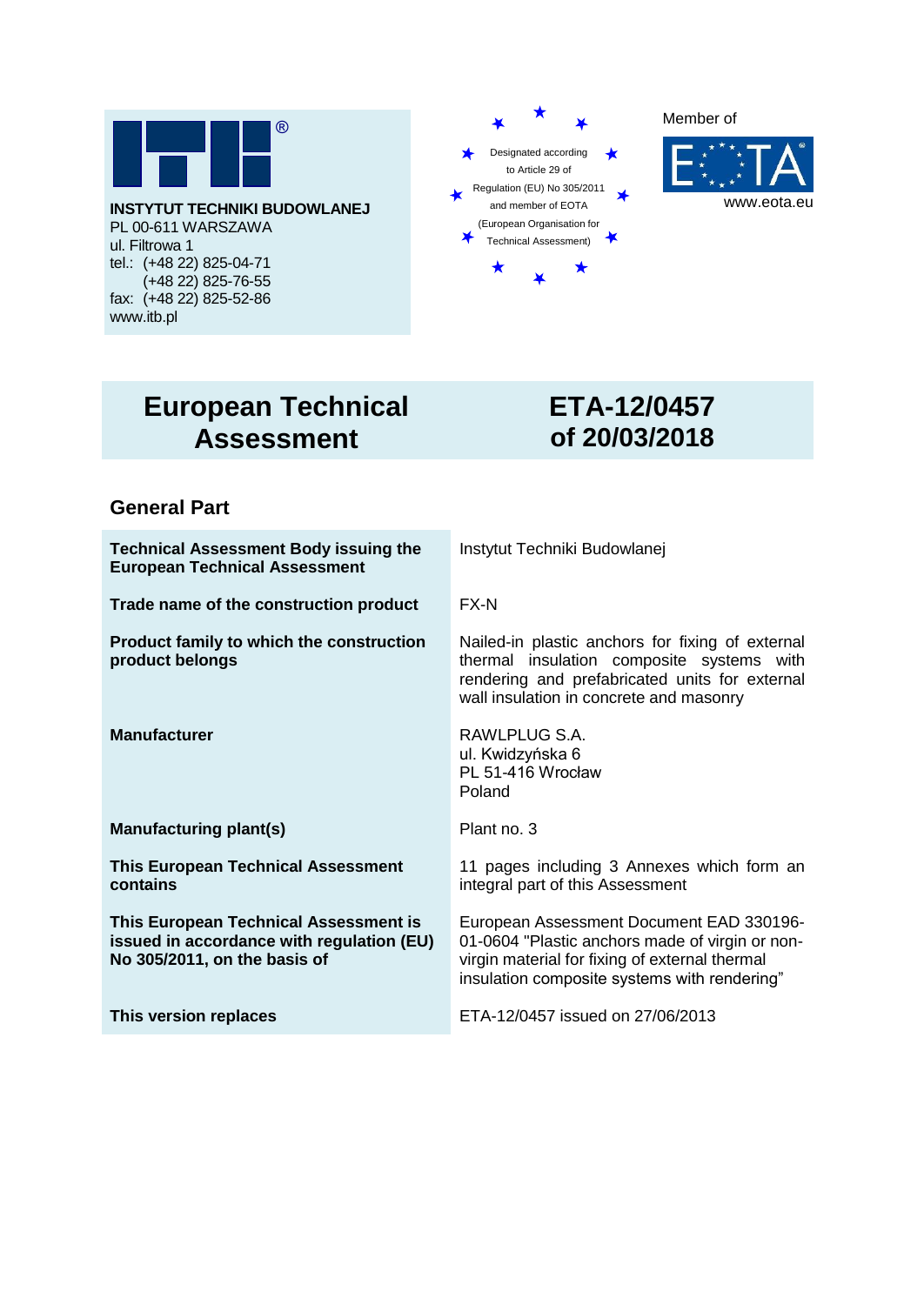*This European Technical Assessment is issued by the Technical Assessment Body in its official language. Translations of this European Technical Assessment in other languages shall fully correspond to the original issued document and shall be identified as such.*

*Communication of this European Technical Assessment, including transmission by electronic means, shall be in full. However, partial reproduction may only be made with the written consent of the issuing Technical Assessment Body. Any partial reproduction has to be identified as such.*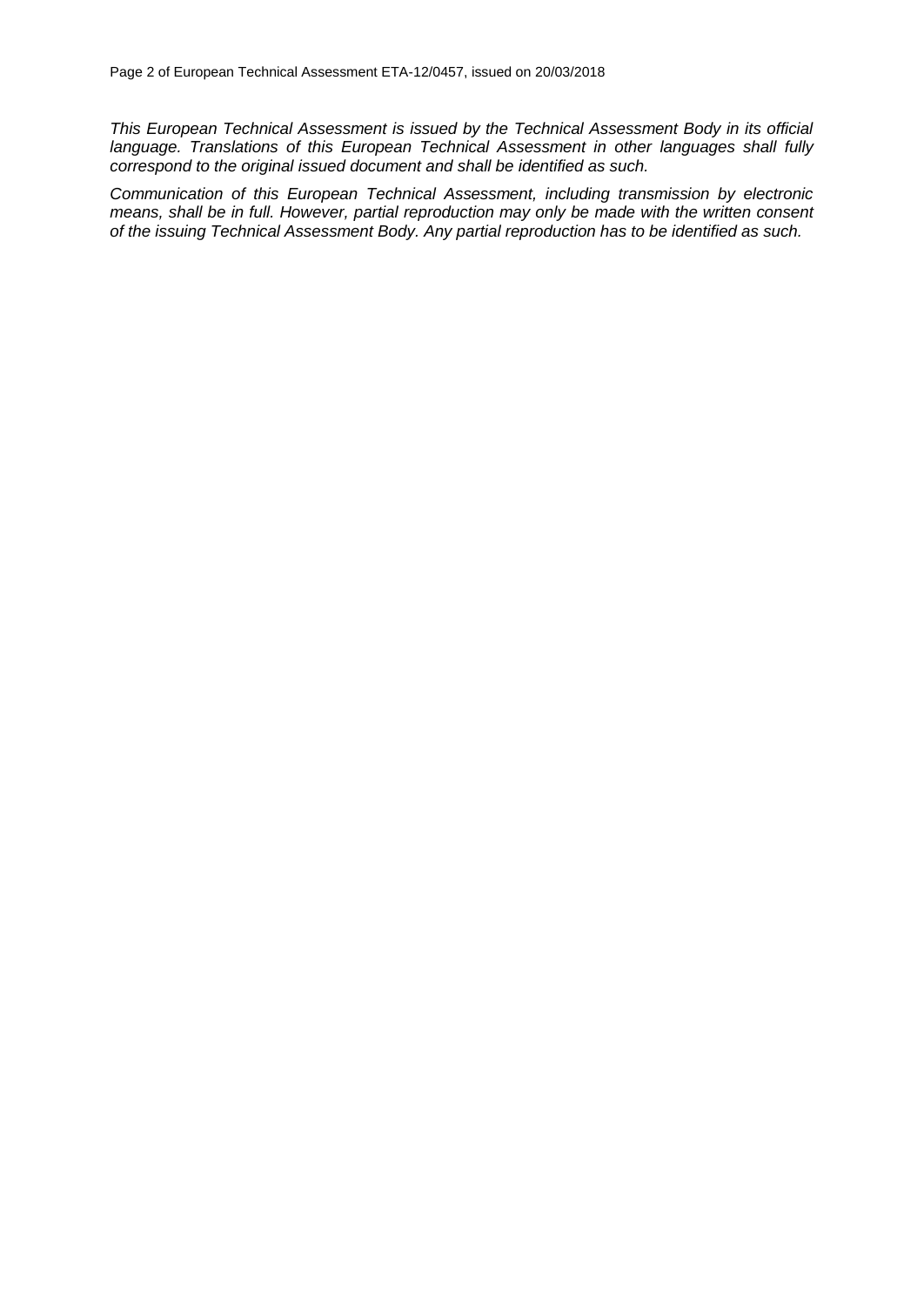# **Specific Part**

# **1 Technical description of the product**

The FX-N nailed-in plastic anchors consists of a plastic expansion sleeve with a collar and a steel nail as an expansion pin. The anchor sleeve is made of polyamide (PA). The nail is made of galvanized steel.

The collar is made in three versions (FX-N-..L.., FX-N-..K.., FX-N-..C..).

The plastic anchor sleeve is expanded by hammering in a nail, which press the sleeve against the wall of the drilled hole.

The illustration and the description of the product are given in Annex A.

# **2 Specification of the intended use in accordance with the applicable European Assessment Document (EAD)**

The performances given in clause 3 are only valid if the anchor is used in compliance with the specifications and conditions given in Annex B.

The provisions made in this European Technical Assessment are based on an assumed working life of the anchor of 25 years. The indications given on the working life cannot be interpreted as a guarantee given by the producer or Technical Assessment Body, but are to be regarded only as a means for choosing the right products in relation to the expected economically reasonable working life of the works.

# **3 Performance of the product and references to the methods used for its assessment**

#### **3.1 Performance of the product**

#### **3.1.1 Safety and accessibility in use (BWR 4)**

| <b>Essential characteristic</b> | <b>Performance</b> |
|---------------------------------|--------------------|
| Characteristic resistance       | Annex C1           |
| <b>Displacements</b>            | Annex C1           |
| Edge distances and spacings     | Annex B2           |

#### **3.1.2 Energy economy and heat retention (BWR 6)**

No performance assessed.

#### **3.2 Methods used for the assessment**

The assessment of the product for the declared intended use has been made in accordance with the EAD 330196-01-0604 "Plastic anchors made of virgin or nonvirgin material for fixing of external thermal insulation composite systems with rendering".

# **4 Assessment and verification of constancy of performance (AVCP) system applied, with reference to its legal base**

According to the Decision 97/463/EC of the European Commission the system 2+ of assessment and verification of constancy of performance (see Annex V to Regulation (EU) No 305/2011) applies.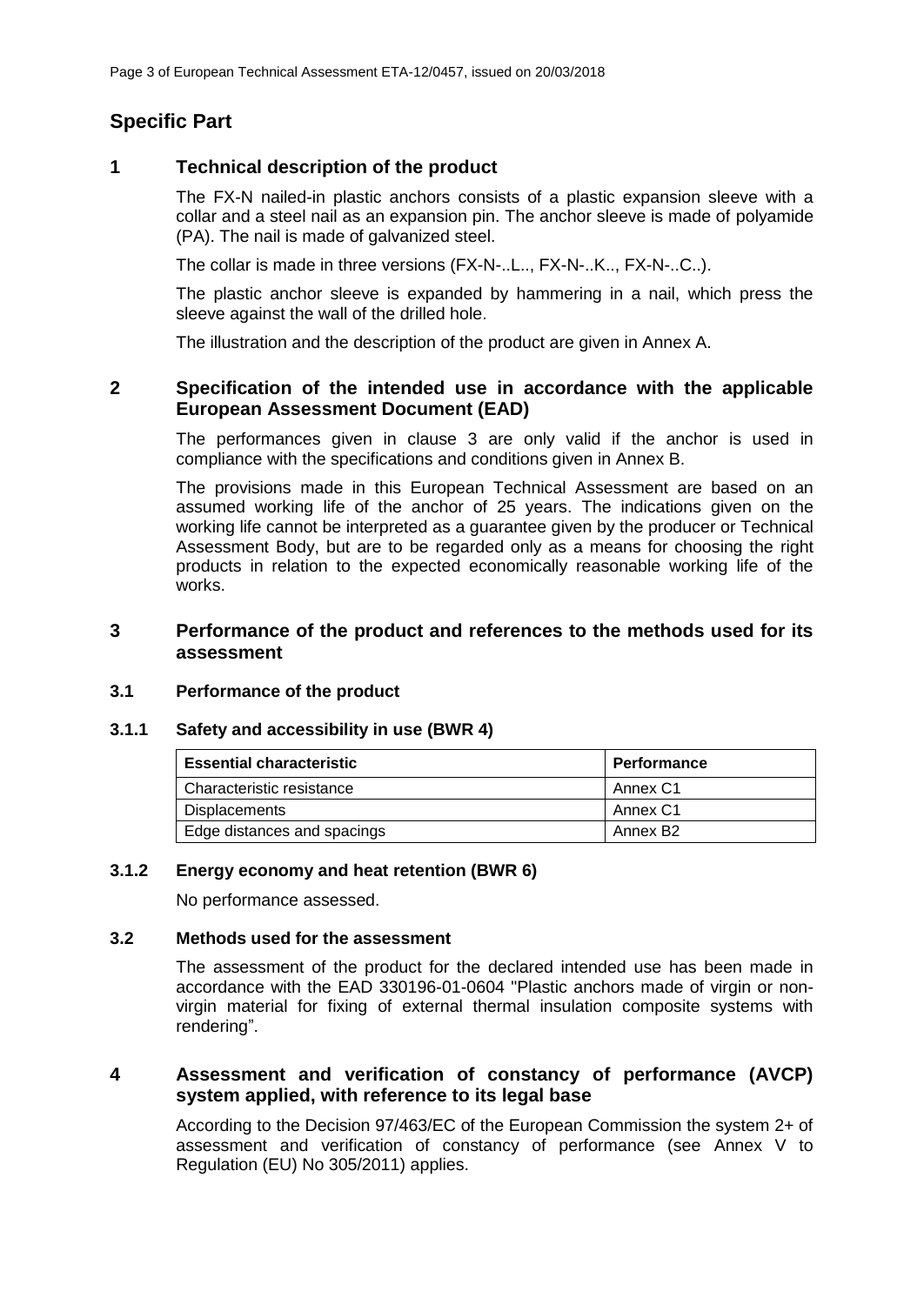# **5 Technical details necessary for the implementation of the AVCP system, as provided in the applicable European Assessment Document (EAD)**

Technical details necessary for the implementation of the AVCP system are laid down in the control plan deposited in Instytut Techniki Budowlanej.

For the type testing the results of the tests performed as part of the assessment for the European Technical Assessment shall be used unless there are changes in the production line or plant. In such cases the necessary type testing has to be agreed between Instytut Techniki Budowlanej and the notified body.

Issued in Warsaw on 20/03/2018 by Instytut Techniki Budowlanej

Anna Panek, MSc Deputy Director of ITB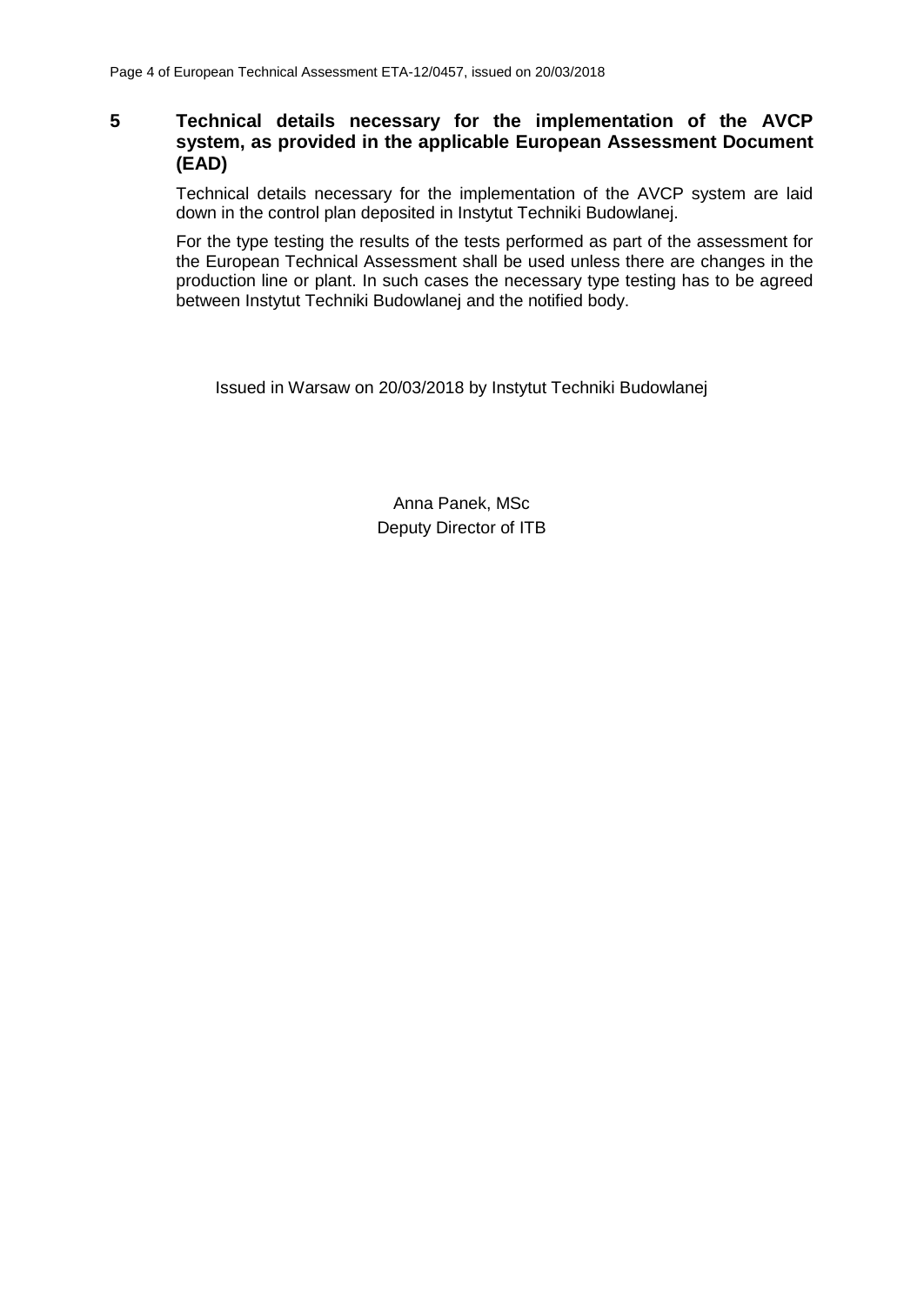

# **Intended Use**

Multiple fixing of profiles for external thermal insulation composite systems (ETICS) according to ETAG 004 or prefabricated units for external wall insulation (Veture Kits) according to ETAG 017, in concrete and masonry

## **Legend**

- $h_{ef}$  = effective anchorage depth
- $h_1$  = depth of drill hole in base material
- $h =$  thickness of base material
- $t_{tol}$  = thickness of equalizing and/or non-load-bearing layer
- $t_{\text{profile}}$  = thickness of profile
- $t_{fix}$  = thickness of fixture  $(t_{tol} + t_{profile})$

## **Product description** Installation conditions

**FX-N Annex A1** 

of European Technical Assessment ETA-12/0457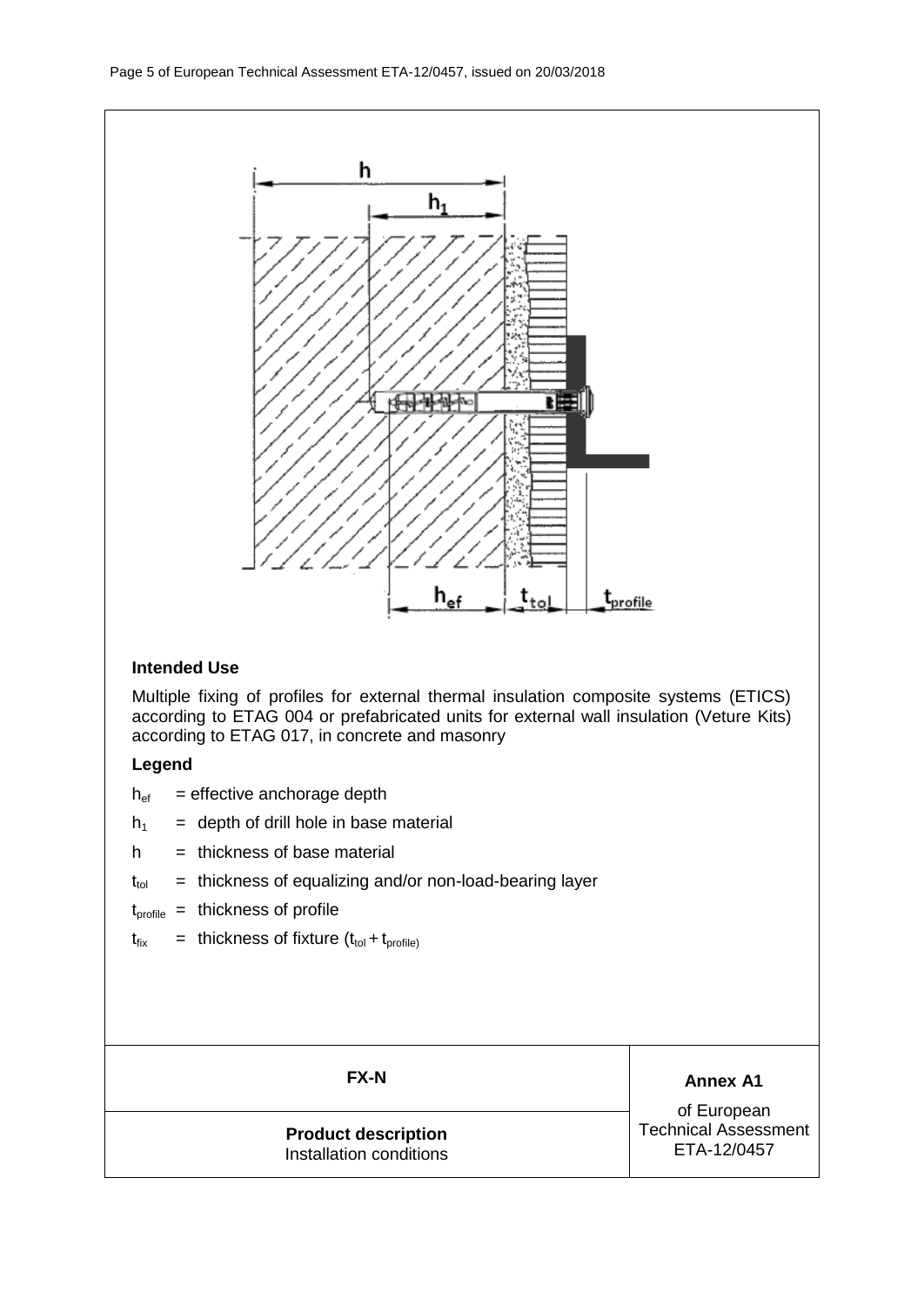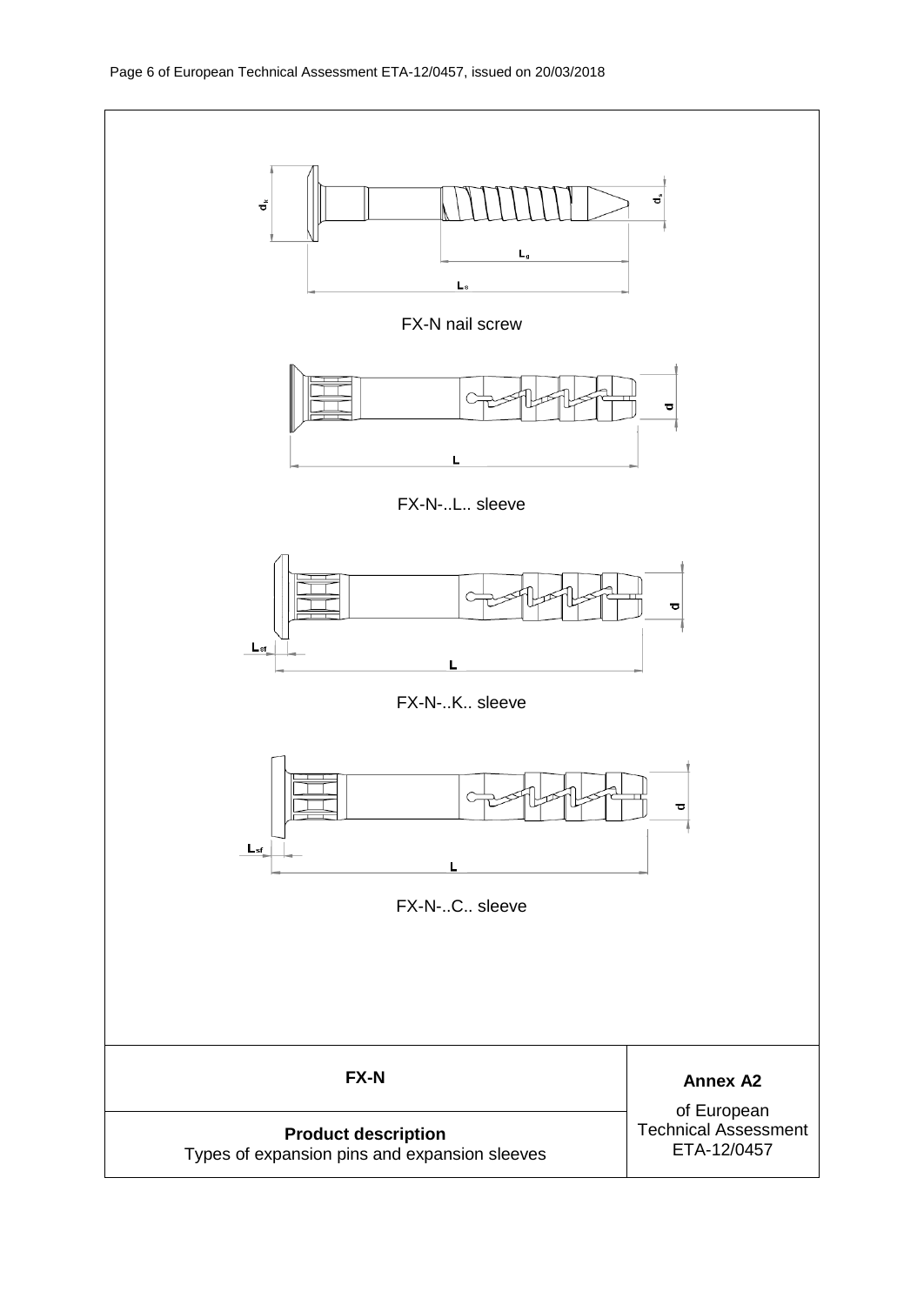| <b>Anchor index</b> |                          |               | <b>Anchor sleeve</b> |     | <b>Expansion nail</b>   |       |         | $t_{fix}$  |
|---------------------|--------------------------|---------------|----------------------|-----|-------------------------|-------|---------|------------|
|                     |                          |               | L                    | d   | $\mathsf{L}_\mathsf{s}$ | $d_s$ | $d_{k}$ |            |
| <b>FX-N-L</b>       | <b>FX-N-K</b>            | <b>FX-N-C</b> | mm                   | mm  | mm                      | mm    | mm      | mm         |
| FX-N-05L025         | $\overline{\phantom{0}}$ | FX-N-05C025   | 25                   | 4,9 | 28                      | 3,3   | 8,0     | $\leq$ 1   |
| FX-N-05L030         | FX-N-05K030              | FX-N-05C030   | 30                   | 4,9 | 33                      | 3,3   | 8,0     | $\leq 5$   |
| FX-N-05L035         | FX-N-05K035              | FX-N-05C035   | 35                   | 4,9 | 38                      | 3,3   | 8,0     | $\leq 10$  |
| FX-N-05L040         | FX-N-05K040              | FX-N-05C040   | 40                   | 4,9 | 43                      | 3,3   | 8,0     | $\leq 15$  |
| FX-N-05L050         | FX-N-05K050              | FX-N-05C050   | 50                   | 4,9 | 54                      | 3,3   | 8,0     | $\leq 25$  |
| FX-N-06L030         | FX-N-06K030              | FX-N-06C030   | 30                   | 5,9 | 34                      | 3,8   | 9,0     | $\leq 1$   |
| FX-N-06L035         | FX-N-06K035              | FX-N-06C035   | 35                   | 5,9 | 39                      | 3,8   | 9,0     | $\leq 6$   |
| FX-N-06L040         | FX-N-06K040              | FX-N-06C040   | 40                   | 5,9 | 44                      | 3,8   | 9,0     | $≤ 11$     |
| FX-N-06L045         | FX-N-06K045              | FX-N-06C045   | 45                   | 5,9 | 49                      | 3,8   | 9,0     | $≤ 16$     |
| FX-N-06L050         | FX-N-06K050              | FX-N-06C050   | 50                   | 5,9 | 54                      | 3,8   | 9,0     | $\leq 21$  |
| FX-N-06L055         | FX-N-06K055              | FX-N-06C055   | 55                   | 5,9 | 59                      | 3,8   | 9,0     | $\leq 26$  |
| FX-N-06L060         | FX-N-06K060              | FX-N-06C060   | 60                   | 5,9 | 64                      | 3,8   | 9,0     | $\leq 31$  |
| FX-N-06L070         | FX-N-06K070              | FX-N-06C070   | 70                   | 5,9 | 74                      | 3,8   | 9,0     | $\leq 41$  |
| FX-N-06L080         | FX-N-06K080              | FX-N-06C080   | 80                   | 5,9 | 84                      | 3,8   | 9,0     | $\leq 51$  |
| FX-N-08L045         | FX-N-08K045              | FX-N-08C045   | 45                   | 7,9 | 51                      | 4,8   | 11,0    | $\leq 5$   |
| FX-N-08L060         | FX-N-08K060              | FX-N-08C060   | 60                   | 7,9 | 66                      | 4,8   | 11,0    | $\leq 20$  |
| FX-N-08L080         | FX-N-08K080              | FX-N-08C080   | 80                   | 7,9 | 86                      | 4,8   | 11,0    | $\leq 40$  |
| FX-N-08L100         | FX-N-08K100              | FX-N-08C100   | 100                  | 7,9 | 106                     | 4,8   | 11,0    | $\leq 60$  |
| FX-N-08L120         | FX-N-08K120              | FX-N-08C120   | 120                  | 7,9 | 126                     | 4,8   | 11,0    | $\leq 80$  |
| FX-N-08L140         | FX-N-08K140              | FX-N-08C140   | 140                  | 7,9 | 146                     | 4,8   | 11,0    | $\leq 100$ |
| FX-N-08L160         | FX-N-08K160              | FX-N-08C160   | 160                  | 7,9 | 166                     | 4,8   | 11,0    | $\leq 120$ |

#### Marking:



KOELNER identifying mark

**FX** anchor trade name

diameter x length (e.g. ø6 x 30 mm)

**Product description** Dimensions and marking

**FX-N Annex A3** 

of European Technical Assessment ETA-12/0457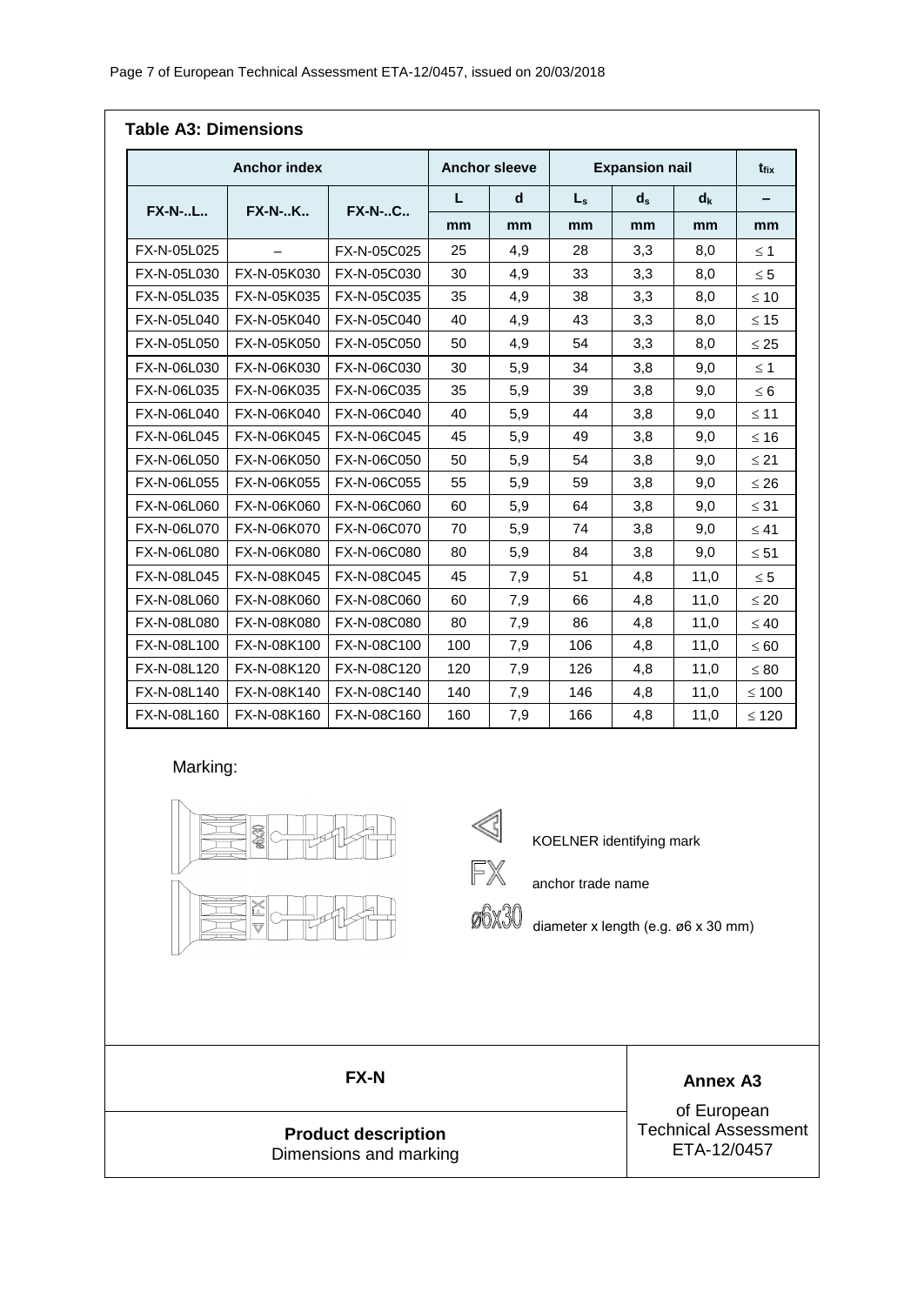| <b>Designation</b>          | <b>Material</b>                                                                                                |                                            |  |  |  |  |
|-----------------------------|----------------------------------------------------------------------------------------------------------------|--------------------------------------------|--|--|--|--|
| Anchor sleeve               | Polyamide (PA6), grey or blue, virgin material                                                                 |                                            |  |  |  |  |
| Expansion pin made of steel | Carbon steel ( $f_{y,k} \ge 285$ MPa, $f_{u,k} \ge 330$ MPa) galvanized $\ge 5$ µm<br>according to EN ISO 4042 |                                            |  |  |  |  |
|                             |                                                                                                                |                                            |  |  |  |  |
|                             |                                                                                                                |                                            |  |  |  |  |
|                             |                                                                                                                |                                            |  |  |  |  |
|                             |                                                                                                                |                                            |  |  |  |  |
|                             |                                                                                                                |                                            |  |  |  |  |
|                             |                                                                                                                |                                            |  |  |  |  |
|                             |                                                                                                                |                                            |  |  |  |  |
|                             |                                                                                                                |                                            |  |  |  |  |
|                             |                                                                                                                |                                            |  |  |  |  |
|                             |                                                                                                                |                                            |  |  |  |  |
|                             |                                                                                                                |                                            |  |  |  |  |
|                             |                                                                                                                |                                            |  |  |  |  |
|                             |                                                                                                                |                                            |  |  |  |  |
|                             |                                                                                                                |                                            |  |  |  |  |
|                             |                                                                                                                |                                            |  |  |  |  |
|                             |                                                                                                                |                                            |  |  |  |  |
|                             |                                                                                                                |                                            |  |  |  |  |
|                             |                                                                                                                |                                            |  |  |  |  |
|                             |                                                                                                                |                                            |  |  |  |  |
|                             |                                                                                                                |                                            |  |  |  |  |
|                             |                                                                                                                |                                            |  |  |  |  |
|                             |                                                                                                                |                                            |  |  |  |  |
|                             |                                                                                                                |                                            |  |  |  |  |
|                             | FX-N                                                                                                           | <b>Annex A4</b>                            |  |  |  |  |
|                             |                                                                                                                | of European                                |  |  |  |  |
|                             | <b>Product description</b>                                                                                     | <b>Technical Assessment</b><br>ETA-12/0457 |  |  |  |  |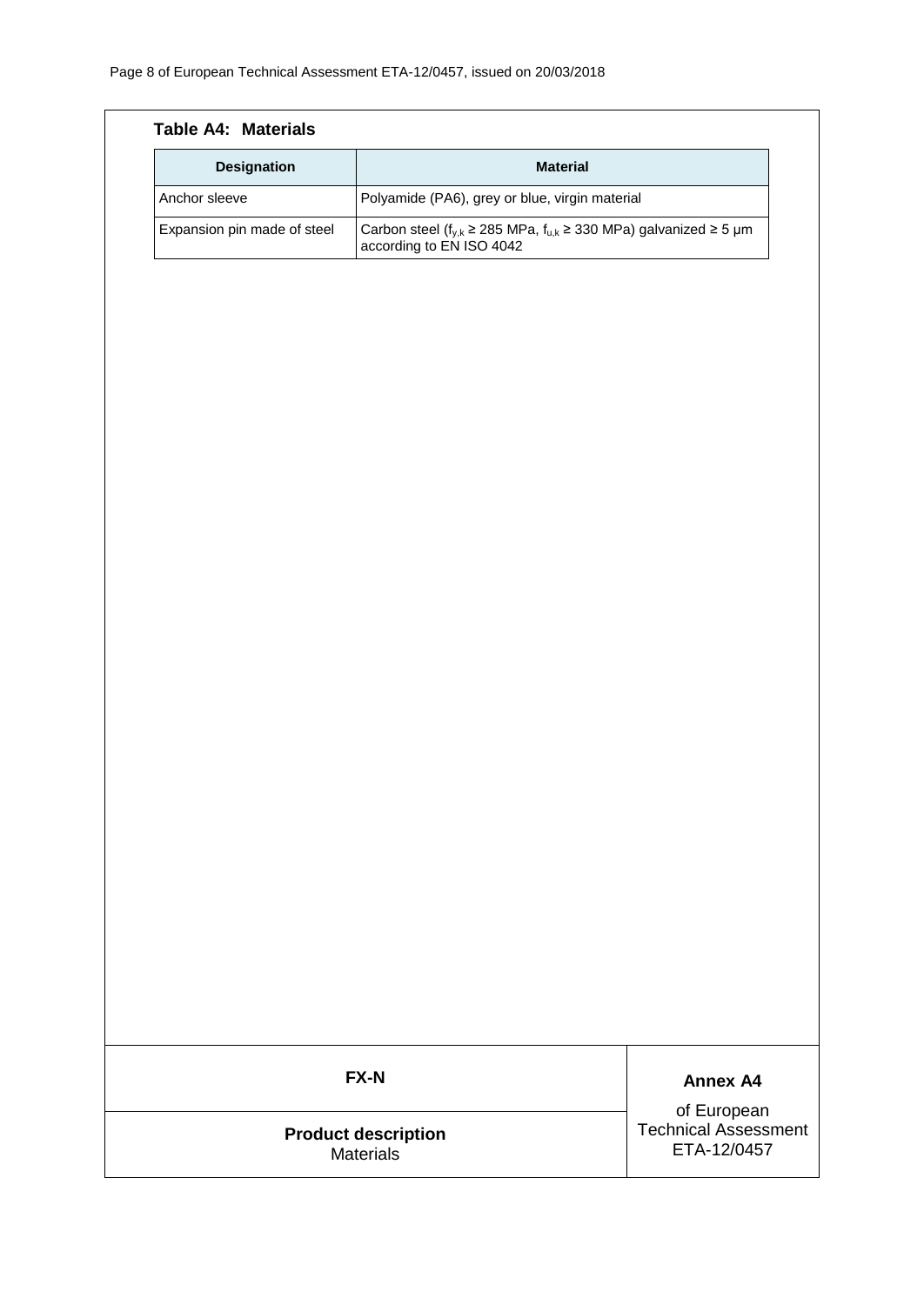#### **Specification of intended use**

#### **Anchorages subject to:**

**Wind suction loads.** 

Note: The anchor shall not be used for the transmission of dead loads of the external thermal insulation composite system (ETICS) or prefabricated units for external wall insulation (Veture Kits).

#### **Base materials:**

- Normal weight concrete (use category A), according to Annex C1.
- Solid masonry (use category B), according to Annex C1.
- Hollow or perforated masonry (use category C), according to Annex C1.
- Lightweight aggregate concrete (use category D), according to Annex C1.
- Autoclaved aerated concrete (use category E), according to Annex C1.
- For other base materials of the use categories A, B, C, D and E, the characteristic resistance of the anchor may be determined by job site tests according to EOTA Technical Report TR 051, edition December 2016.

#### **Temperature range:**

 $\degree$  0°C to +40°C (max. short term temperature +40°C and max. long term temperature +24°C).

#### **Design:**

- The anchorages are designed under the responsibility of an engineer experiences in anchorages and masonry work with the partial safety factors  $\gamma_M = 2.0$  and  $\gamma_F = 1.5$ , if there are no other national regulations.
- Verifiable calculation notes and drawings with anchor positions are prepared taking into account of the loads to be anchored.
- Fasteners are only to be used for multiple fixings of profiles for external thermal insulation composite system (ETICS) according to ETAG 004 or prefabricated units for external wall insulation (Veture Kits) according to ETAG 017.

#### **Installation:**

- Drill method according to Annex C1.
- Anchor installation shall be carried out by appropriately qualified personnel and under the supervision of the person responsible for technical matters of the site.
- Installation shall be executed in temperature from  $0^{\circ}$ C to +40 $^{\circ}$ C.
- Exposure to UV due to solar radiation of the anchor not protected by rendering by the mortar shall not exceed 6 weeks.

**FX-N Annex B1** 

**Intended use Specifications** 

of European Technical Assessment ETA-12/0457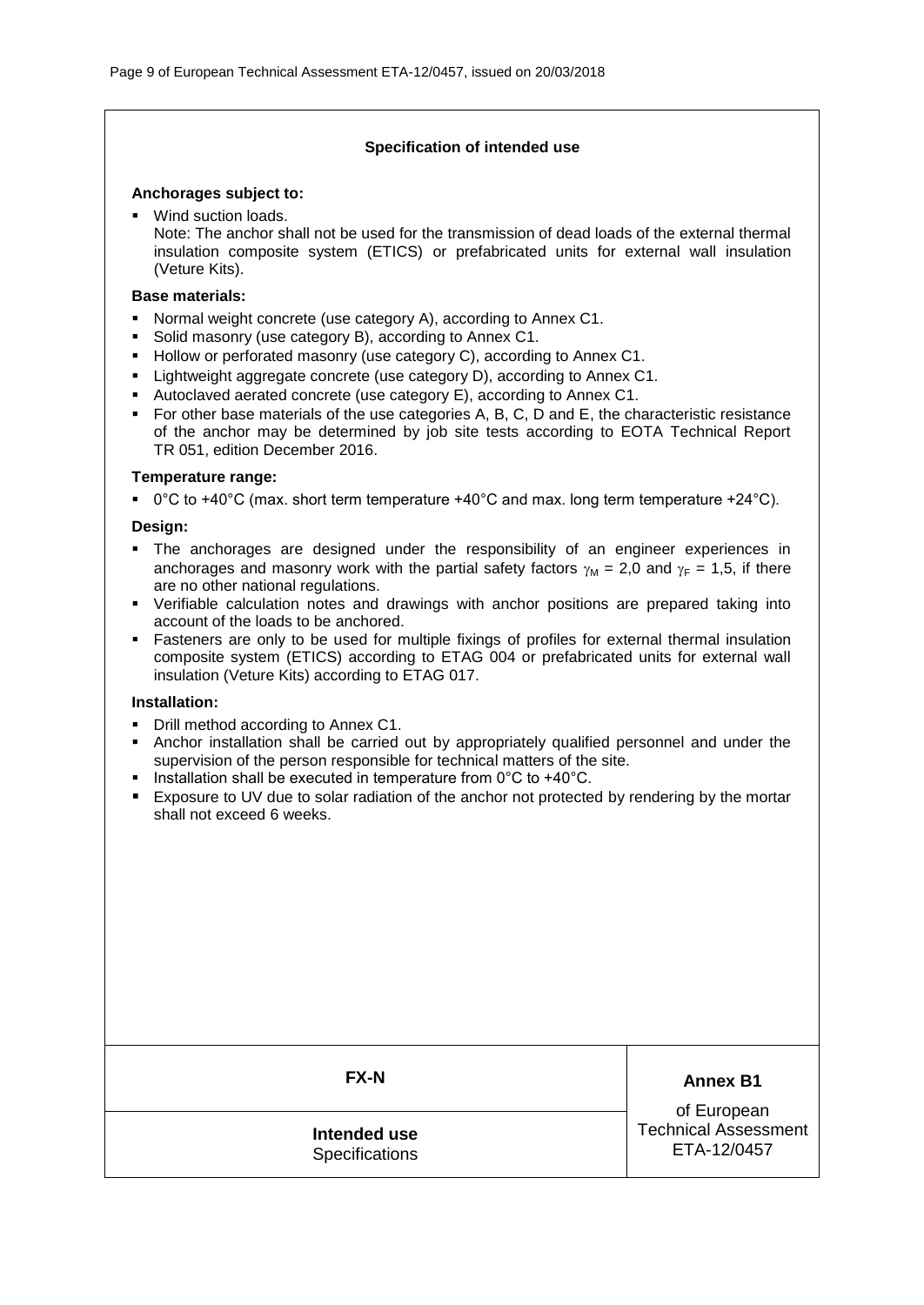| <b>Table B1: Installation characteristics</b> |                |                |                |                |  |  |  |
|-----------------------------------------------|----------------|----------------|----------------|----------------|--|--|--|
| <b>Anchor type</b>                            |                | <b>FX-N-05</b> | <b>FX-N-06</b> | <b>FX-N-08</b> |  |  |  |
| Nominal diameter                              | $d_{nom}$ [mm] | 5,0            | 6,0            | 8,0            |  |  |  |
| Nominal diameter of drill bit                 | $d_0$ [mm]     | 5,0            | 6,0            | 8,0            |  |  |  |
| Cutting diameter of drill bit                 | $d_{cut}$ [mm] | $\leq 5.40$    | ≤ 6,40         | $\leq 8.45$    |  |  |  |
| Depth of drill hole                           | $h_1$ [mm]     | $\geq 35$      | $\geq 40$      | $\geq 50$      |  |  |  |
| Effective anchorage depth                     | $h_{ef}$ [mm]  | 25             | 29             | 40             |  |  |  |

## **Table B2: Minimum thickness of base material, edge distance and anchor spacing**

| Anchor type                        |                | <b>FX-N</b> |
|------------------------------------|----------------|-------------|
| Minimum thickness of base material | $h_{min}$ [mm] | 100         |
| Minimum spacing                    | $S_{min}$ [mm] | 100         |
| Minimum edge distance              | $c_{min}$ [mm] | 100         |

# Diagram of spacing